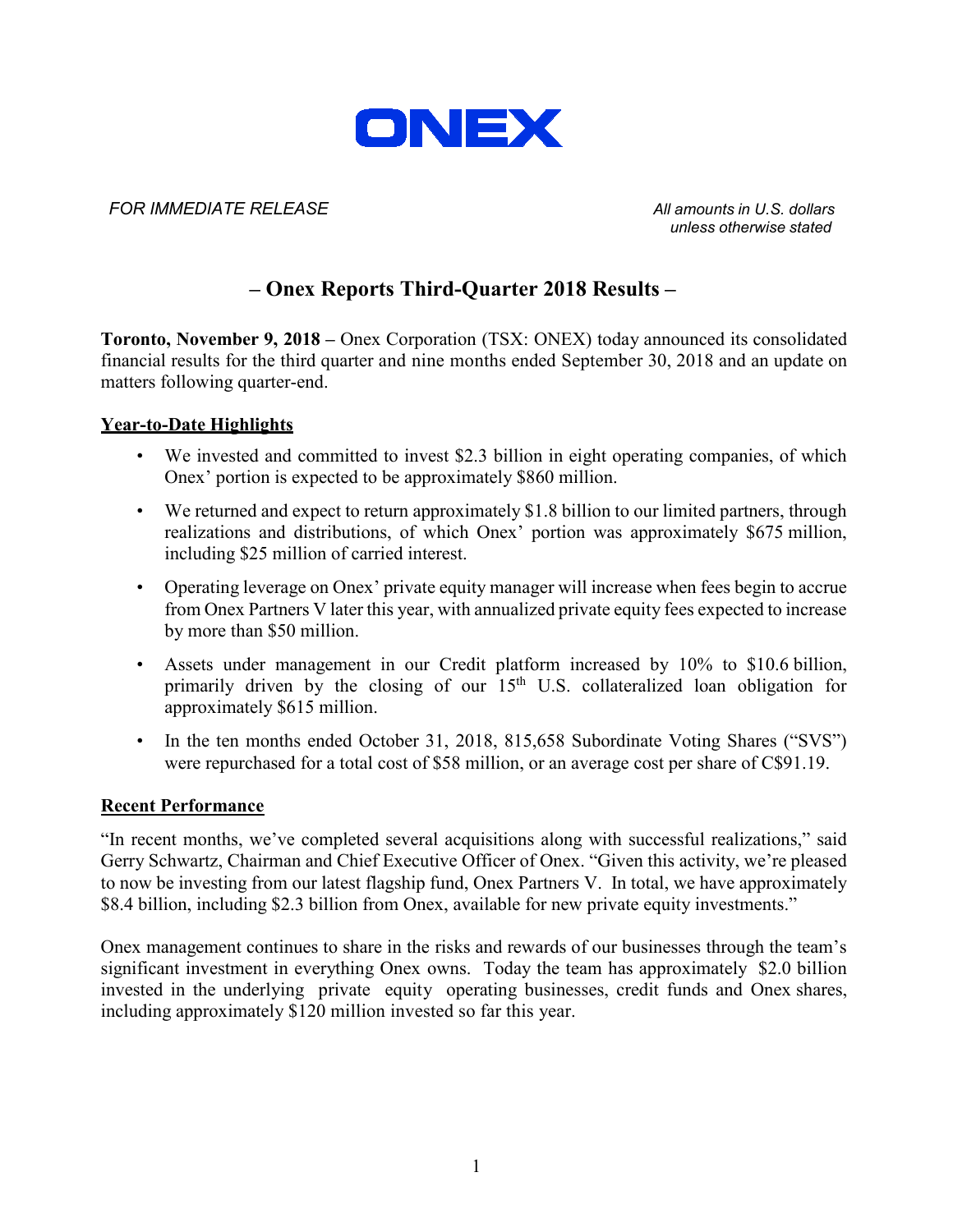### **Creating Value for Shareholders**

We create value for shareholders by growing both our capital per share and our fee-generating assets. For the twelve months ended September 30, 2018, Onex' capital per share increased by 3% to \$65.61 and our private equity investments grew by 9%. Over the same period, our fee-generating assets increased by 12% to \$21.6 billion largely driven by our success in raising Onex Partners V. Over the last five years, Onex' capital per share and our fee-generating assets grew by 7% and 18% per year, respectively. Our asset management business is well-positioned to grow in the years to come with fees for Onex Partners V starting to accrue later this year and our credit platform continuing to expand.

Onex paid a third-quarter dividend of C\$0.0875 per SVS on October 31, 2018 to shareholders of record on October 10, 2018.

### **Consolidated Results**

Onex' quarterly and full-year consolidated financial results do not follow any specific trends due to acquisitions and dispositions of businesses, changes in the value of its publicly traded and privately held operating companies and varying business cycles at its operating companies.

On a consolidated basis for the third quarter, revenues increased by 3% to \$6.6 billion compared to the same period of the prior year. The increase was largely due to the inclusion of revenues from the acquisitions of AutoSource, IntraPac, Laces and SMG.Net loss for the third quarter of 2018 was \$458 million compared to net earnings of \$368 million in the same quarter of 2017. This decrease in earnings was primarily driven by the gain recognized during the third quarter of 2017 by Carestream Health on the sale of its Dental Digital business; a decrease in the fair value of investments in joint ventures and associates; and an increase in non-cash impairment charges recorded by certain operating companies; partially offset by a decrease in the limited partners' interests charge and favourable foreign exchange fluctuations.

On a consolidated basis for the nine months ended September 30, 2018, revenues increased by 4% to \$19.0 billion as compared to the same period of the prior year. Onex reported a consolidated net loss of \$884 million during the first nine months of 2018 compared to net earnings of \$2.1 billion in the same period of 2017. This decrease in net earnings was primarily driven by \$3.3 billion of gains recognized during 2017 from the loss of control over JELD-WEN and the sale of USI; the gain recognized during 2017 by Carestream Health on the sale of its Dental Digital business; and a decrease in the fair value of investments in joint ventures and associates; partially offset by a decrease in the limited partners' interests charge.

Prior year comparative information has been restated to conform with IFRS 15, *Revenue from Contracts with Customers*, which was adopted by Onex retrospectively on January 1, 2018 (refer to Note 1 in the interim consolidated financial statements for further details).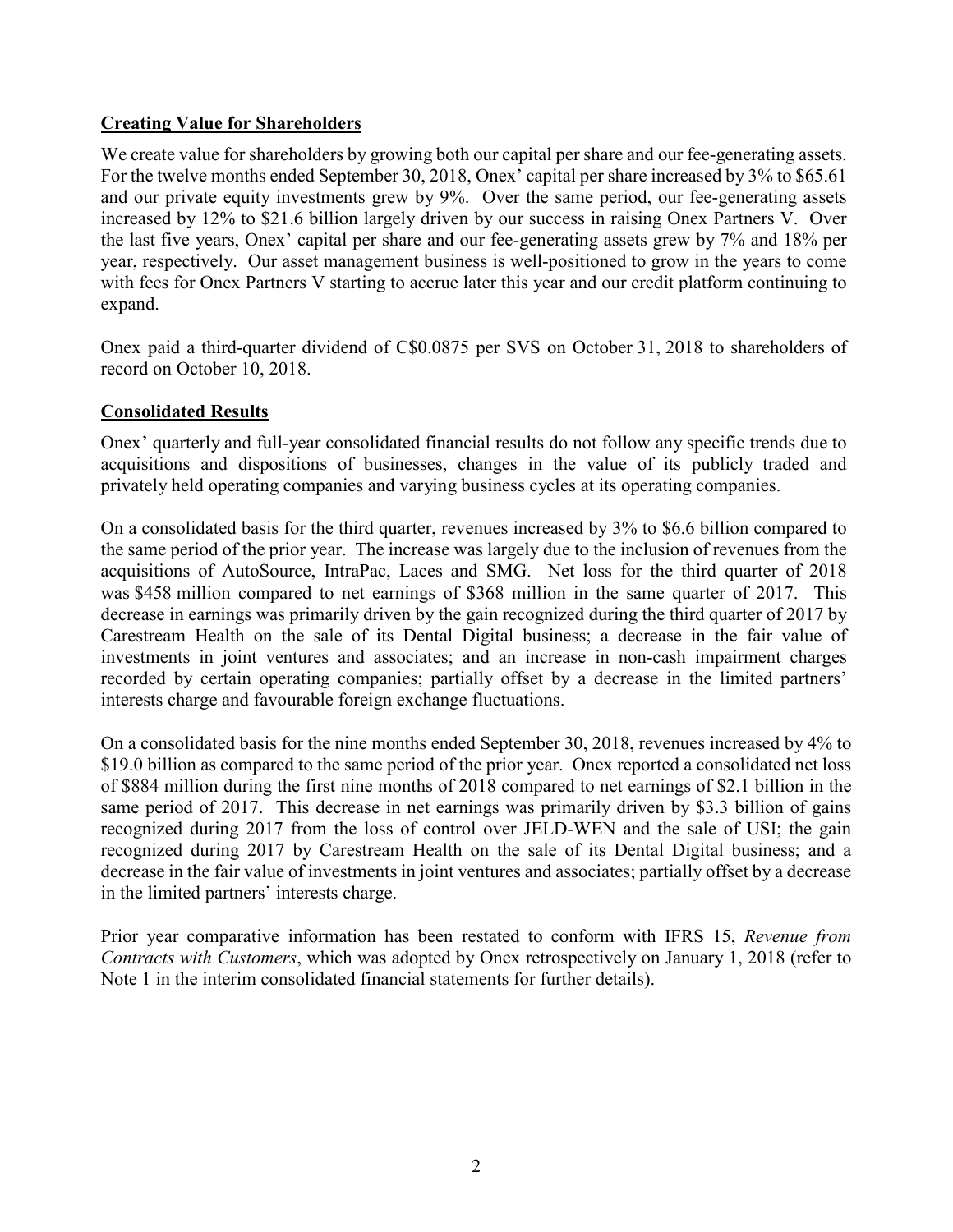Attached are Onex' unaudited interim Consolidated Balance Sheets at September 30, 2018, December 31, 2017 and January 1, 2017; Statements of Earnings and Information by Industry Segment for the three and nine months ended September 30, 2018 and 2017; and Statements of Cash Flows for the nine months ended September 30, 2018 and 2017 prepared in accordance with International Financial Reporting Standards. The complete financial statements, including Management's Discussion and Analysis of the results, are posted on Onex' website, www.onex.com, and are also available on SEDAR at [www.sedar.com.](http://www.sedar.com/) A supplemental information package, which includes the How We Are Invested schedule, Schedules of Fees and Expenses and additional information, is available on Onex' website, [www.onex.com.](http://www.onex.com/)

### **Webcast**

Onex management will host a webcast to review Onex' third-quarter 2018 results on Friday, November 9 at 11:00 a.m. ET. The webcast will be available in listen-only mode from the Presentations and Events section of Onex' shareholder website, [https://ir.onex.com/investor](https://ir.onex.com/investor-relations)[relations.](https://ir.onex.com/investor-relations) A 90-day on-line replay will be available shortly following the completion of the event.

### **About Onex**

Onex is one of the oldest and most successful private equity firms. Through its Onex Partners and ONCAP private equity funds, Onex acquires and builds high-quality businesses in partnership with talented management teams. At Onex Credit, Onex manages and invests in leveraged loans, collateralized loan obligations and other credit securities. Onex has more than \$33 billion of assets under management, including \$6.9 billion of Onex proprietary capital, in private equity and credit securities. With offices in Toronto, New York, New Jersey and London, Onex and the team are collectively the largest investors across Onex' platforms.

Onex' businesses have assets of \$52 billion, generate annual revenues of \$32 billion and employ approximately 218,000 people worldwide. Onex shares trade on the Toronto Stock Exchange under the stock symbol ONEX. For more information on Onex, visit its website at [www.onex.com.](http://www.onex.com/) Onex' security filings can also be accessed at [www.sedar.com.](http://www.sedar.com/)

This news release may contain forward-looking statements that are based on management's current expectations and are subject to known and unknown uncertainties and risks, which could cause actual results to differ materially from those contemplated or implied by such forward-looking statements. Onex is under no obligation to update any forward-looking statements contained herein should material facts change due to new information, future events or otherwise.

### **For further information:**

Emilie Blouin Director, Investor Relations Tel: 416.362.7711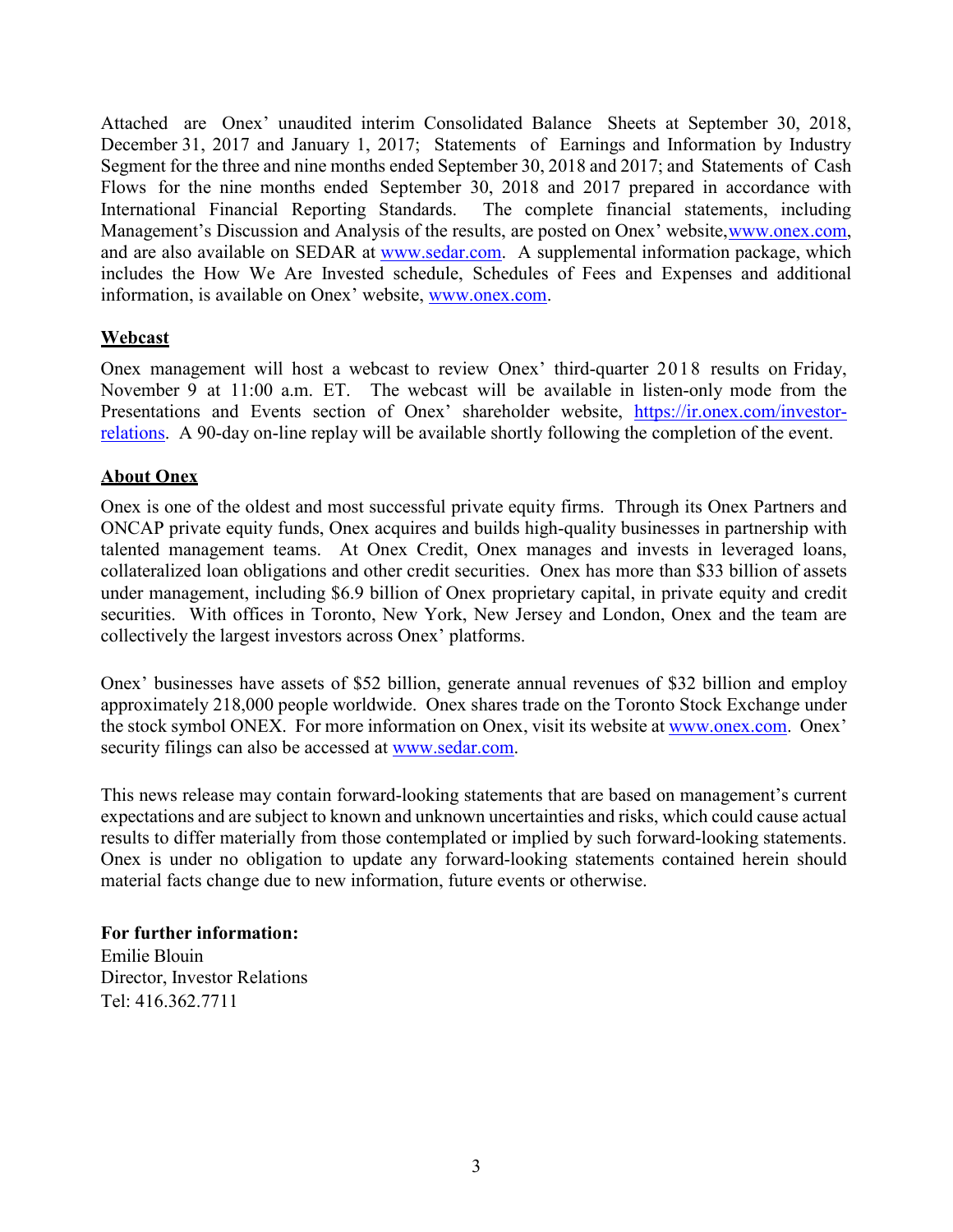# CONSOLIDATED BALANCE SHEETS

| (Unaudited)                                                  | As at              | As at             | As at           |
|--------------------------------------------------------------|--------------------|-------------------|-----------------|
| (in millions of U.S. dollars)                                | September 30, 2018 | December 31, 2017 | January 1, 2017 |
| Assets                                                       |                    |                   |                 |
| <b>Current assets</b>                                        |                    |                   |                 |
| Cash and cash equivalents                                    | \$<br>2,570        | \$<br>3,376       | \$<br>2,371     |
| Short-term investments                                       | 82                 | 258               | 154             |
| Accounts receivable                                          | 3,310              | 3,320             | 3,873           |
| Inventories                                                  | 2,706              | 2,248             | 2,510           |
| Other current assets                                         | 1,659              | 1,119             | 1,412           |
|                                                              | 10,327             | 10,321            | 10,320          |
| Property, plant and equipment                                | 5,071              | 5,326             | 4,275           |
| Long-term investments                                        | 13,431             | 12,114            | 8,672           |
| Other non-current assets                                     | 732                | 825               | 1,194           |
| Intangible assets                                            | 8,354              | 7,887             | 9,286           |
| Goodwill                                                     | 8,345              | 8,223             | 9,174           |
|                                                              | \$<br>46,260       | \$<br>44,696      | \$<br>42,921    |
| <b>Liabilities and Equity</b>                                |                    |                   |                 |
| <b>Current liabilities</b>                                   |                    |                   |                 |
| Accounts payable and accrued liabilities                     | \$<br>4,376        | \$<br>4,396       | \$<br>4,294     |
| Current portion of provisions                                | 195                | 235               | 305             |
| Other current liabilities                                    | 1,906              | 1,470             | 1,579           |
| Current portion of long-term debt of operating companies and |                    |                   |                 |
| credit strategies, without recourse to Onex Corporation      | 1,199              | 333               | 407             |
| Current portion of Limited Partners' Interests               | 413                | 59                | 89              |
|                                                              | 8,089              | 6,493             | 6,674           |
| Non-current portion of provisions                            | 216                | 243               | 340             |
| Long-term debt of operating companies and credit strategies, |                    |                   |                 |
| without recourse to Onex Corporation                         | 22,317             | 21,716            | 22,456          |
| Other non-current liabilities                                | 1,939              | 2,051             | 2,169           |
| Deferred income taxes                                        | 1,230              | 1,190             | 1,533           |
| Limited Partners' Interests                                  | 8,482              | 7,965             | 8,385           |
|                                                              | 42,273             | 39,658            | 41,557          |
| <b>Equity</b>                                                |                    |                   |                 |
| Share capital                                                | 319                | 321               | 324             |
| Non-controlling interests                                    | 2,106              | 2,145             | 1,857           |
| Retained earnings (deficit) and accumulated other            |                    |                   |                 |
| comprehensive earnings (loss)                                | 1,562              | 2,572             | (817)           |
|                                                              | 3,987              | 5,038             | 1,364           |
|                                                              | \$<br>46,260       | \$<br>44,696      | \$<br>42,921    |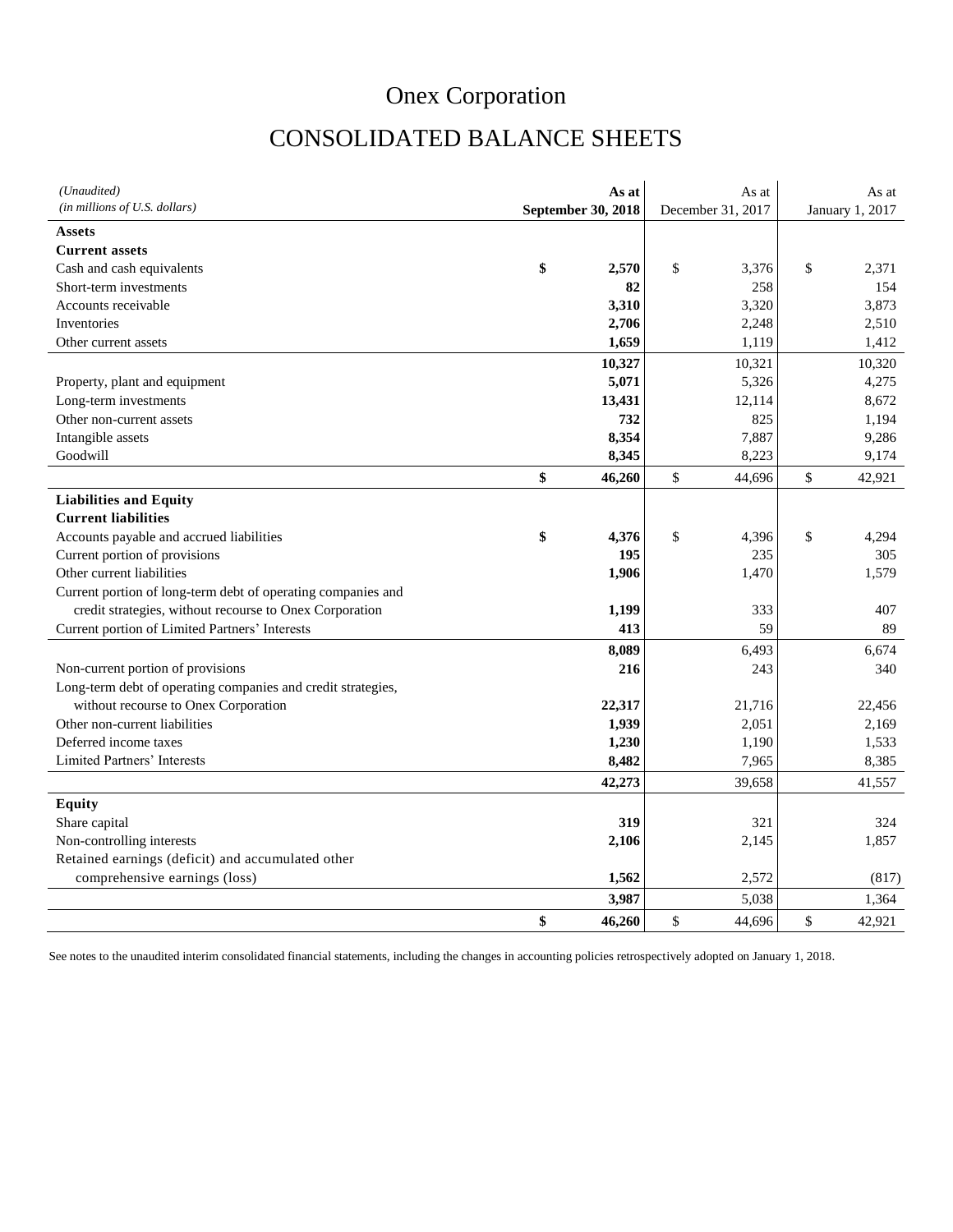## CONSOLIDATED STATEMENTS OF EARNINGS

|                                                                                                                                |                     | Three months ended | Nine months ended |               |    |               |  |  |  |  |  |
|--------------------------------------------------------------------------------------------------------------------------------|---------------------|--------------------|-------------------|---------------|----|---------------|--|--|--|--|--|
| (Unaudited)                                                                                                                    |                     | September 30       |                   |               |    | September 30  |  |  |  |  |  |
| (in millions of U.S. dollars except per share data)                                                                            | 2018                | 2017               |                   | 2018          |    | 2017          |  |  |  |  |  |
| <b>Revenues</b>                                                                                                                | \$<br>6,571         | \$<br>6,360        | \$                | 19,041        | \$ | 18,250        |  |  |  |  |  |
| Cost of sales (excluding amortization of property, plant and                                                                   |                     |                    |                   |               |    |               |  |  |  |  |  |
| equipment, intangible assets and deferred charges)                                                                             | (4,798)             | (4,606)            |                   | (14, 012)     |    | (13,379)      |  |  |  |  |  |
| Operating expenses                                                                                                             | (1,121)             | (1,056)            |                   | (3,272)       |    | (3,116)       |  |  |  |  |  |
| Interest income                                                                                                                | 143                 | 97                 |                   | 389           |    | 272           |  |  |  |  |  |
| Amortization of property, plant and equipment                                                                                  | (163)               | (166)              |                   | (502)         |    | (479)         |  |  |  |  |  |
| Amortization of intangible assets and deferred charges                                                                         | (185)               | (172)              |                   | (566)         |    | (501)         |  |  |  |  |  |
| Interest expense of operating companies and credit strategies                                                                  | (348)               | (301)              |                   | (999)         |    | (882)         |  |  |  |  |  |
| Increase (decrease) in value of investments in joint ventures                                                                  |                     |                    |                   |               |    |               |  |  |  |  |  |
| and associates at fair value, net                                                                                              | (46)                | 279                |                   | (201)         |    | 399           |  |  |  |  |  |
| Stock-based compensation recovery (expense)                                                                                    | 26                  | (2)                |                   | (65)          |    | (180)         |  |  |  |  |  |
| Other gains                                                                                                                    |                     | 658                |                   | 82            |    | 658           |  |  |  |  |  |
| Other income (expense)                                                                                                         | 70                  | (199)              |                   | (67)          |    | (529)         |  |  |  |  |  |
| Impairment of goodwill, intangible assets and long-lived assets, net                                                           | (303)               | (88)               |                   | (303)         |    | (117)         |  |  |  |  |  |
| Limited Partners' Interests charge                                                                                             | (156)               | (288)              |                   | (233)         |    | (1, 164)      |  |  |  |  |  |
| Earnings (loss) before income taxes and discontinued                                                                           |                     |                    |                   |               |    |               |  |  |  |  |  |
| operations                                                                                                                     | (310)               | 516                |                   | (708)         |    | (768)         |  |  |  |  |  |
| Provision for income taxes                                                                                                     | (148)               | (148)              |                   | (176)         |    | (174)         |  |  |  |  |  |
| Earnings (loss) from continuing operations                                                                                     | (458)               | 368                |                   | (884)         |    | (942)         |  |  |  |  |  |
| Earnings from discontinued operations                                                                                          |                     |                    |                   |               |    | 3,042         |  |  |  |  |  |
| <b>Net Earnings (Loss)</b>                                                                                                     | \$<br>(458)         | \$<br>368          | \$                | (884)         | \$ | 2,100         |  |  |  |  |  |
| Earnings (Loss) from Continuing Operations attributable to:<br>Equity holders of Onex Corporation<br>Non-controlling Interests | \$<br>(425)<br>(33) | \$<br>324<br>44    | \$                | (836)<br>(48) | \$ | (984)<br>42   |  |  |  |  |  |
| <b>Earnings (Loss) from Continuing Operations</b>                                                                              | \$<br>(458)         | \$<br>368          | \$                | (884)         | \$ | (942)         |  |  |  |  |  |
| Net Earnings (Loss) attributable to:<br>Equity holders of Onex Corporation<br>Non-controlling Interests                        | \$<br>(425)<br>(33) | \$<br>324<br>44    | \$                | (836)<br>(48) | \$ | 2,125<br>(25) |  |  |  |  |  |
| <b>Net Earnings (Loss)</b>                                                                                                     | \$<br>(458)         | \$<br>368          | \$                | (884)         | \$ | 2,100         |  |  |  |  |  |
| Net Earnings (Loss) per Subordinate Voting Share of Onex Corporation                                                           |                     |                    |                   |               |    |               |  |  |  |  |  |

| Basic and Diluted:                               |        |                          |                          |        |
|--------------------------------------------------|--------|--------------------------|--------------------------|--------|
| Continuing operations                            | (4.22) | 3.18                     | (8.28)                   | (9.62) |
| Discontinued operations                          | -      | $\overline{\phantom{0}}$ | $\overline{\phantom{0}}$ | 30.42  |
| Net Earnings (Loss) per Subordinate Voting Share | (4.22) | 3.18                     | (8.28)                   | 20.80  |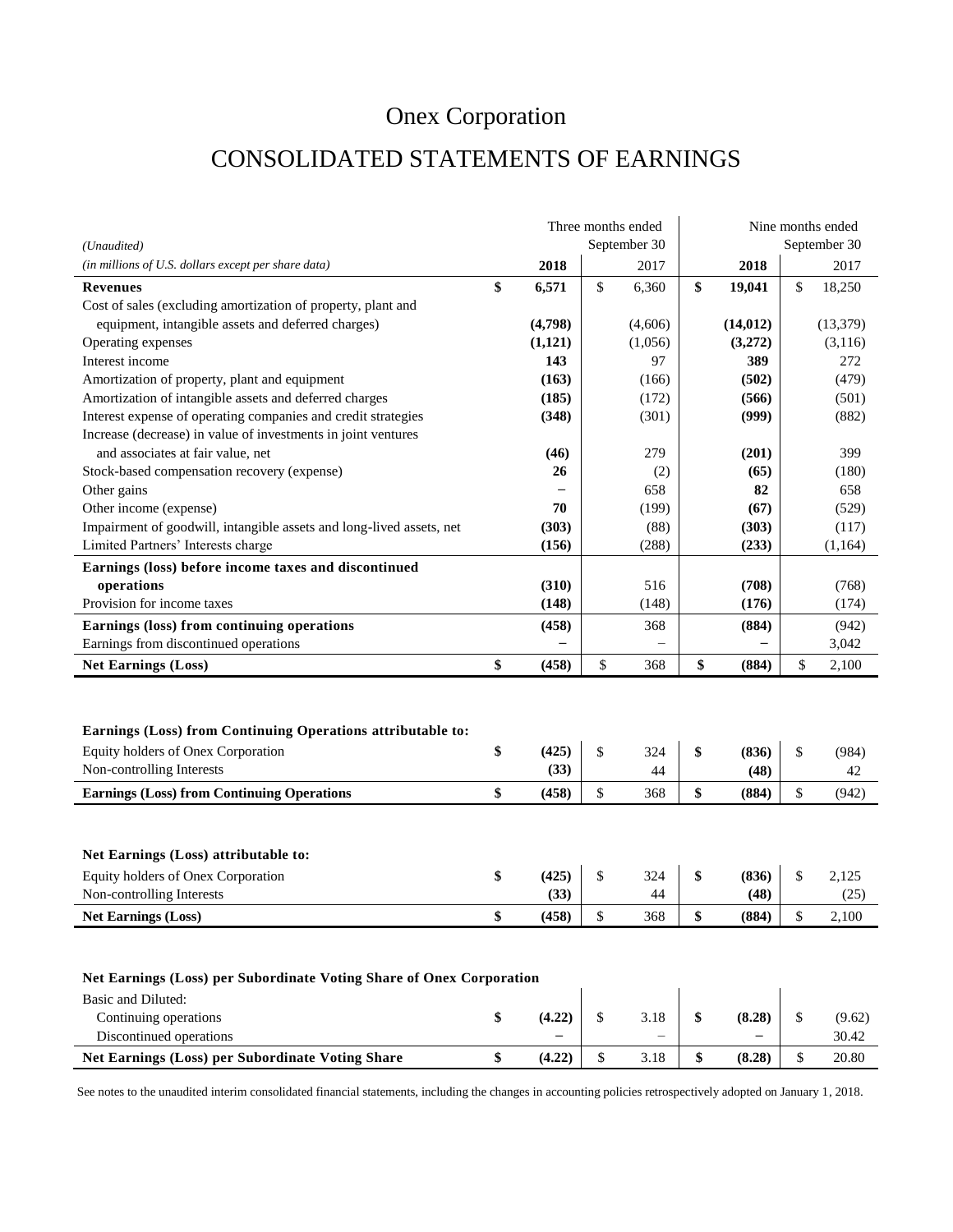# CONSOLIDATED STATEMENTS OF CASH FLOWS

| (Unaudited)                                                                                                                         |                                  | Nine months ended September 30 |
|-------------------------------------------------------------------------------------------------------------------------------------|----------------------------------|--------------------------------|
| (in millions of U.S. dollars)                                                                                                       | 2018                             | 2017                           |
| <b>Operating Activities</b>                                                                                                         |                                  |                                |
| Loss for the period from continuing operations                                                                                      | \$<br>(884)                      | \$<br>(942)                    |
| Adjustments to loss from continuing operations:                                                                                     |                                  |                                |
| Provision for income taxes<br>Interest income                                                                                       | 176<br>(389)                     | 174<br>(272)                   |
| Interest expense of operating companies and credit strategies                                                                       | 999                              | 882                            |
| Loss before interest and provision for income taxes                                                                                 | (98)                             | (158)                          |
| Cash taxes paid                                                                                                                     | (179)                            | (165)                          |
| Items not affecting cash and cash equivalents:                                                                                      |                                  |                                |
| Amortization of property, plant and equipment                                                                                       | 502                              | 479                            |
| Amortization of intangible assets and deferred charges                                                                              | 566<br>201                       | 501                            |
| Decrease (increase) in value of investments in joint ventures and associates at fair value, net<br>Stock-based compensation expense | 28                               | (399)<br>126                   |
| Other gains                                                                                                                         | (82)                             | (658)                          |
| Foreign exchange (gain) loss                                                                                                        | (21)                             | 30                             |
| Impairment of goodwill, intangible assets and long-lived assets, net                                                                | 303                              | 117                            |
| Limited Partners' Interests charge                                                                                                  | 233                              | 1,164                          |
| Change in provisions                                                                                                                | 41                               | 45                             |
| Change in carried interest<br>Other                                                                                                 | (40)<br>(153)                    | (25)<br>148                    |
|                                                                                                                                     | 1,301                            | 1,205                          |
| Changes in non-cash working capital items:                                                                                          |                                  |                                |
| Accounts receivable                                                                                                                 | (27)                             | 80                             |
| Inventories                                                                                                                         | (350)                            | (63)                           |
| Other current assets                                                                                                                | (11)                             | (3)                            |
| Accounts payable, accrued liabilities and other current liabilities                                                                 | 210                              | (56)                           |
| Decrease in cash and cash equivalents due to changes in non-cash working capital items                                              | (178)                            | (42)                           |
| Increase (decrease) in other operating activities<br>Cash flows from operating activities of discontinued operations                | (33)<br>$\overline{\phantom{0}}$ | 38<br>10                       |
|                                                                                                                                     | (1,090)                          | 1,211                          |
| <b>Financing Activities</b>                                                                                                         |                                  |                                |
| Issuance of long-term debt                                                                                                          | 4,064                            | 2,929                          |
| Repayment of long-term debt                                                                                                         | (2,076)                          | (3,058)                        |
| Cash interest paid                                                                                                                  | (916)                            | (787)                          |
| Cash dividends paid                                                                                                                 | (18)                             | (16)                           |
| Repurchase of share capital of Onex Corporation                                                                                     | (54)                             | (78)                           |
| Repurchase of share capital of operating companies                                                                                  | (75)<br>1,279                    | (29)<br>540                    |
| Contributions by Limited Partners<br>Issuance of share capital by operating companies                                               | 70                               | 196                            |
| Proceeds from sale of interests in operating companies under continuing control                                                     | 120                              | 259                            |
| Proceeds from sale-leaseback transaction                                                                                            |                                  | 91                             |
| Distributions paid to non-controlling interests and Limited Partners                                                                | (658)                            | (1,866)                        |
| Limited Partnership interest acquired by Onex, the parent company                                                                   |                                  | (354)                          |
| Increase (decrease) due to other financing activities<br>Cash flows from financing activities of discontinued operations            | 15                               | (2)<br>26                      |
|                                                                                                                                     | 1,751                            | (2, 149)                       |
| <b>Investing Activities</b>                                                                                                         |                                  |                                |
| Acquisitions, net of cash and cash equivalents in acquired companies of \$63 (2017 – \$69)                                          | (1,999)                          | (724)                          |
| Purchase of property, plant and equipment                                                                                           | (521)                            | (496)                          |
| Proceeds from sales of operating companies and businesses no longer controlled                                                      | $\overline{a}$                   | 3,137                          |
| Proceeds from sales of investments in joint ventures and associates                                                                 | 570                              |                                |
| Distributions received from investments in joint ventures and associates                                                            | 51                               | 58                             |
| Purchase of investments in joint ventures and associates<br>Cash interest received                                                  | (899)<br>375                     | (6)<br>273                     |
| Cash dividends received                                                                                                             | 18                               | 44                             |
| Change in restricted cash                                                                                                           | (2)                              | (59)                           |
| Net purchases of investments and securities for credit strategies                                                                   | (1,777)                          | (518)                          |
| Net sales (purchases) of investments and securities at parent company and operating companies                                       | 590                              | (569)                          |
| Decrease due to other investing activities                                                                                          | (20)                             |                                |
| Cash flows used in investing activities of discontinued operations                                                                  |                                  | (240)                          |
|                                                                                                                                     | (3,614)                          | 900                            |
| Decrease in Cash and Cash Equivalents for the Period<br>Increase (decrease) in cash due to changes in foreign exchange rates        | (773)                            | (38)<br>28                     |
| Cash and cash equivalents, beginning of the period – continuing operations                                                          | (31)<br>3,376                    | 2,169                          |
| Cash and cash equivalents, beginning of the period – discontinued operations                                                        |                                  | 202                            |
| <b>Cash and Cash Equivalents</b>                                                                                                    | 2,572                            | 2,361                          |
| Cash and cash equivalents held by disposal group                                                                                    | 2                                |                                |
| Cash and Cash Equivalents Held by Continuing Operations                                                                             | \$<br>2,570                      | \$<br>2,361                    |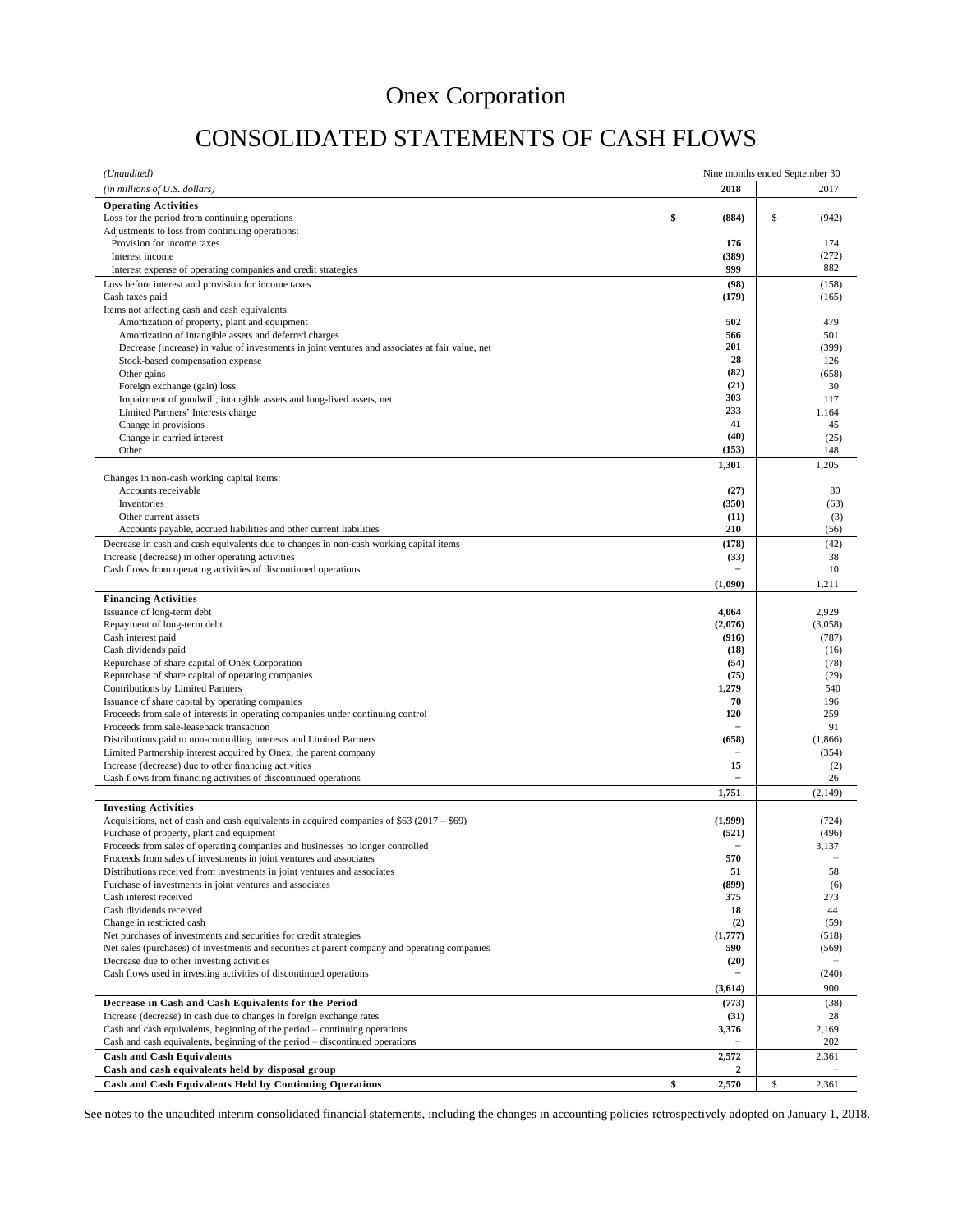## INFORMATION BY INDUSTRY SEGMENT FOR THE THREE MONTHS ENDED SEPTEMBER 30, 2018

| (Unaudited)                                        |    | <b>Electronics</b><br>Manufacturing | Healthcare               | Health<br>and Human      | <b>Insurance</b>  | Packaging<br><b>Products</b> | <b>Business and</b><br><b>Information</b> | Food<br><b>Retail and</b> | <b>Credit</b>            |                      | Consolidated  |
|----------------------------------------------------|----|-------------------------------------|--------------------------|--------------------------|-------------------|------------------------------|-------------------------------------------|---------------------------|--------------------------|----------------------|---------------|
| (in millions of U.S. dollars)                      |    | <b>Services</b>                     | <b>Imaging</b>           | <b>Services</b>          | <b>Services</b>   | and Services                 | <b>Services</b>                           | <b>Restaurants</b>        | <b>Strategies</b>        | Other <sup>(a)</sup> | <b>Total</b>  |
| Revenues                                           | \$ | 1,711                               | $\mathbf{s}$<br>388      | $\mathbf{s}$<br>466      | \$<br>199         | 649<br>\$                    | \$<br>410                                 | 1,110<br>\$               | \$<br>1                  | \$<br>1,637          | 6,571<br>\$   |
| Cost of sales (excluding amortization of property, |    |                                     |                          |                          |                   |                              |                                           |                           |                          |                      |               |
| plant and equipment, intangible assets and         |    |                                     |                          |                          |                   |                              |                                           |                           |                          |                      |               |
| deferred charges)                                  |    | (1,579)                             | (240)                    | (354)                    | $\qquad \qquad -$ | (425)                        | (127)                                     | (942)                     | $\qquad \qquad -$        | (1, 131)             | (4,798)       |
| Operating expenses                                 |    | (56)                                | (99)                     | (76)                     | (175)             | (77)                         | (157)                                     | (148)                     | (12)                     | (321)                | (1, 121)      |
| Interest income                                    |    |                                     | -                        |                          | -                 |                              |                                           |                           | 135                      |                      | 143           |
| Amortization of property, plant and equipment      |    | (18)                                | (14)                     | (7)                      | (2)               | (57)                         | (5)                                       | (24)                      | $\overline{\phantom{0}}$ | (36)                 | (163)         |
| Amortization of intangible assets and deferred     |    |                                     |                          |                          |                   |                              |                                           |                           |                          |                      |               |
| charges                                            |    | (3)                                 | (4)                      | (6)                      | (12)              | (39)                         | (80)                                      | (4)                       | (1)                      | (36)                 | (185)         |
| Interest expense of operating companies            |    |                                     |                          |                          |                   |                              |                                           |                           |                          |                      |               |
| and credit strategies                              |    | (7)                                 | (24)                     | (6)                      | (19)              | (57)                         | (49)                                      | (22)                      | (86)                     | (78)                 | (348)         |
| Decrease in value of investments in joint          |    |                                     |                          |                          |                   |                              |                                           |                           |                          |                      |               |
| ventures and associates at fair value, net         |    |                                     | $\overline{\phantom{0}}$ | $\qquad \qquad -$        | $\qquad \qquad -$ |                              |                                           | $\overline{\phantom{0}}$  |                          | (46)                 | (46)          |
| Stock-based compensation recovery (expense)        |    | (7)                                 | $\overline{\phantom{0}}$ | (2)                      | (2)               | (1)                          | (6)                                       | (1)                       | $\overline{\phantom{0}}$ | 45                   | 26            |
| Other income (expense)                             |    | (19)                                | (35)                     | (1)                      | 2                 | 49                           | (17)                                      | (1)                       | 79                       | 13                   | 70            |
| Impairment of goodwill, intangible assets          |    |                                     |                          |                          |                   |                              |                                           |                           |                          |                      |               |
| and long-lived assets, net                         |    |                                     | $\overline{\phantom{0}}$ | $\qquad \qquad -$        | -                 | -                            | -                                         | (71)                      | $\qquad \qquad -$        | (232)                | (303)         |
| Limited Partners' Interests charge                 |    |                                     | $\overline{\phantom{a}}$ | -                        | $\qquad \qquad -$ | $\overline{\phantom{0}}$     |                                           | $\qquad \qquad -$         | (18)                     | (138)                | (156)         |
| Earnings (loss) before income taxes                |    | 22                                  | (28)                     | 14                       | (9)               | 42                           | (31)                                      | (102)                     | 98                       | (316)                | (310)         |
| Provision for income taxes                         |    | (13)                                | (9)                      | (2)                      | (1)               | (22)                         | (2)                                       | (79)                      | $\overline{\phantom{0}}$ | (20)                 | (148)         |
| Net earnings (loss)                                | \$ | 9                                   | (37)<br>\$               | \$<br>12                 | \$<br>(10)        | 20<br><b>S</b>               | \$<br>(33)                                | \$<br>(181)               | 98<br>\$                 | (336)<br>S           | (458)<br>¢    |
|                                                    |    |                                     |                          |                          |                   |                              |                                           |                           |                          |                      |               |
| Net earnings (loss) attributable to:               |    |                                     |                          |                          |                   |                              |                                           |                           |                          |                      |               |
| Equity holders of Onex Corporation                 | S  | 1                                   | \$<br>(34)               | 12<br>\$                 | \$<br>(9)         | 21<br>-S                     | (26)<br>-\$                               | \$<br>(181)               | 98<br>\$.                | (307)<br>-\$         | (425)<br>- \$ |
| Non-controlling interests                          |    | 8                                   | (3)                      | $\overline{\phantom{a}}$ | (1)               | (1)                          | (7)                                       | $\overline{\phantom{0}}$  | $\overline{\phantom{0}}$ | (29)                 | (33)          |
| Net earnings (loss)                                | £. | $\boldsymbol{9}$                    | \$<br>(37)               | s.<br>12                 | \$<br>(10)        | -S<br>20                     | \$<br>(33)                                | \$<br>(181)               | 98<br>\$                 | (336)<br>£.          | (458)<br>\$   |

(a) Includes Flushing Town Center, Meridian Aviation, Parkdean Resorts, Survitec, Schumacher, WireCo, the operating companies of ONCAP II, III and IV (excluding IntraPac and Precision) and the parent company. Investments in joint ventures and associates recorded at fair value include AIT, BBAM, Incline Aviation Fund, JELD-WEN, Pinnacle Renewable Energy, PowerSchool (since August 2018) and Venanpri Group.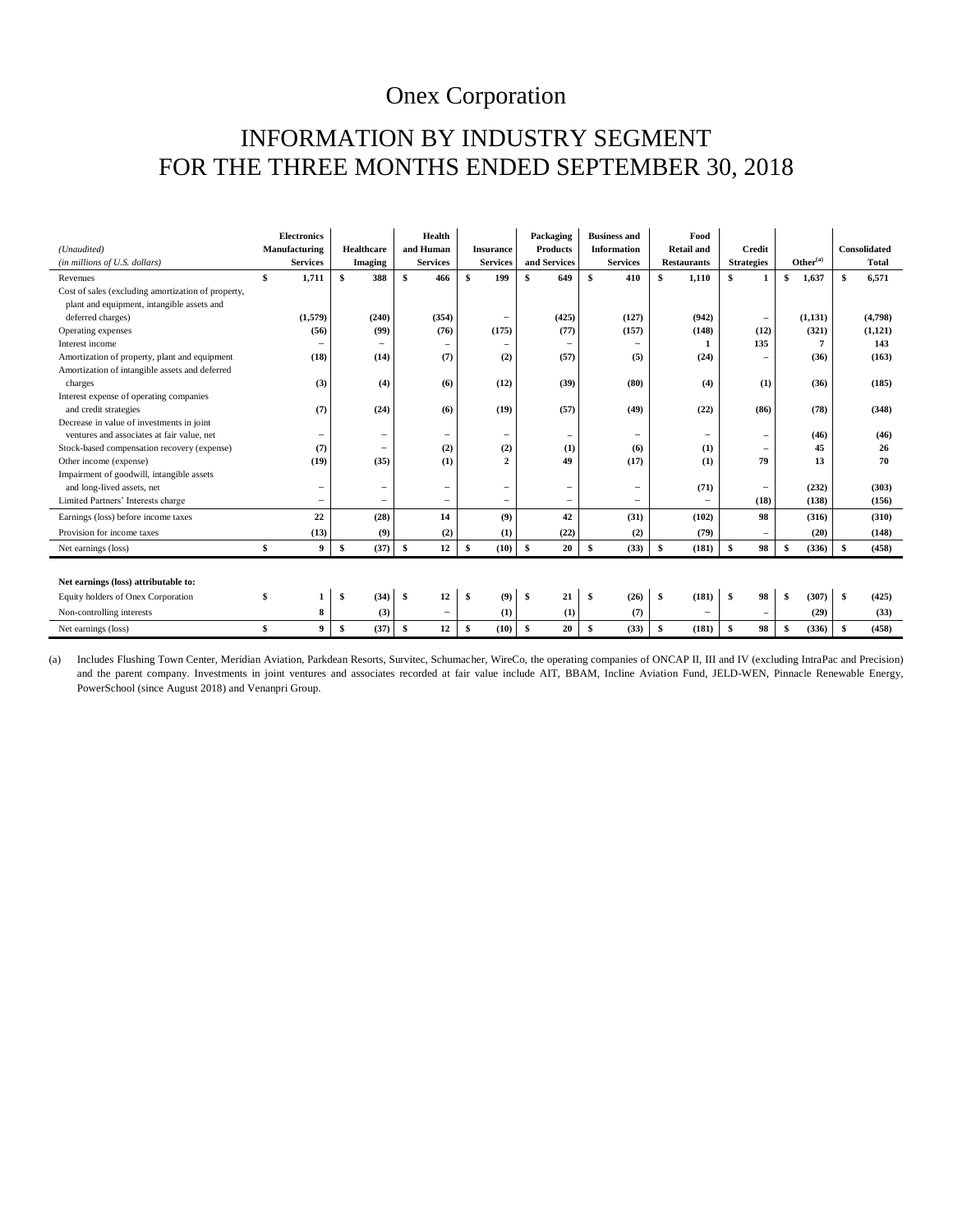## INFORMATION BY INDUSTRY SEGMENT FOR THE THREE MONTHS ENDED SEPTEMBER 30, 2017

|                                                    | Electronics     |                   | Health                   |                          | Packaging                | <b>Business and</b>      | Food                       |                          |                        |                      |
|----------------------------------------------------|-----------------|-------------------|--------------------------|--------------------------|--------------------------|--------------------------|----------------------------|--------------------------|------------------------|----------------------|
| (Unaudited)                                        | Manufacturing   | Healthcare        | and Human                | Insurance                | Products                 | Information              | Retail and                 | Credit                   |                        | Consolidated         |
| (in millions of U.S. dollars)                      | <b>Services</b> | Imaging           | Services                 | Services                 | and Services             | Services                 | Restaurants                | Strategies               | Other <sup>(a)</sup>   | Total                |
| Revenues                                           | \$.<br>1.534    | S<br>467          | S.<br>444                | S<br>195                 | S<br>609                 | <sup>\$</sup><br>333     | \$<br>1.269                | s.                       | <sup>\$</sup><br>1,508 | \$<br>6.360          |
| Cost of sales (excluding amortization of property, |                 |                   |                          |                          |                          |                          |                            |                          |                        |                      |
| plant and equipment, intangible assets and         |                 |                   |                          |                          |                          |                          |                            |                          |                        |                      |
| deferred charges)                                  | (1, 409)        | (262)             | (335)                    | $\qquad \qquad -$        | (384)                    | (136)                    | (1,081)                    | $\overline{\phantom{a}}$ | (999)                  | (4,606)              |
| Operating expenses                                 | (50)            | (127)             | (74)                     | (170)                    | (71)                     | (108)                    | (155)                      | (14)                     | (287)                  | (1,056)              |
| Interest income                                    |                 | $\mathbf{1}$      | -                        | $\qquad \qquad -$        |                          | $\overline{\phantom{0}}$ |                            | 89                       |                        | 97                   |
| Amortization of property, plant and equipment      | (16)            | (15)              | (7)                      | (3)                      | (51)                     | (1)                      | (29)                       |                          | (44)                   | (166)                |
| Amortization of intangible assets and deferred     |                 |                   |                          |                          |                          |                          |                            |                          |                        |                      |
| charges                                            | (1)             | (11)              | (4)                      | (12)                     | (39)                     | (70)                     | (4)                        | (1)                      | (30)                   | (172)                |
| Interest expense of operating companies            |                 |                   |                          |                          |                          |                          |                            |                          |                        |                      |
| and credit strategies                              | (3)             | (40)              | (6)                      | (19)                     | (54)                     | (35)                     | (23)                       | (55)                     | (66)                   | (301)                |
| Increase in value of investments in joint ventures |                 |                   |                          |                          |                          |                          |                            |                          |                        |                      |
| and associates at fair value, net                  | -               | $\qquad \qquad -$ | $\overline{\phantom{0}}$ | $\qquad \qquad -$        |                          | -                        | $=$                        |                          | 279                    | 279                  |
| Stock-based compensation recovery (expense)        | (6)             | (1)               | (3)                      | (1)                      |                          | (6)                      | $\overline{\phantom{0}}$   |                          | 14                     | (2)                  |
| Other gain                                         |                 | 658               | $\overline{\phantom{0}}$ | $\qquad \qquad -$        | -                        | -                        | $\qquad \qquad$            | $\overline{\phantom{a}}$ |                        | 658                  |
| Other income (expense)                             | (6)             | (5)               | (1)                      | $\overline{c}$           | (105)                    | 21                       | (27)                       | (21)                     | (57)                   | (199)                |
| Recovery (impairment) of goodwill, intangible      |                 |                   |                          |                          |                          |                          |                            |                          |                        |                      |
| assets and long-lived assets, net                  |                 | -                 | -                        | -                        | (1)                      | -                        | 20                         |                          | (107)                  | (88)                 |
| Limited Partners' Interests charge                 | -               | $\qquad \qquad -$ | $\overline{\phantom{0}}$ | $\overline{\phantom{0}}$ | $\overline{\phantom{0}}$ | $\overline{\phantom{0}}$ |                            | (3)                      | (285)                  | (288)                |
| Earnings (loss) before income taxes and            |                 |                   |                          |                          |                          |                          |                            |                          |                        |                      |
| discontinued operations                            | 43              | 665               | 14                       | (8)                      | (95)                     | (2)                      | (30)                       | (4)                      | (67)                   | 516                  |
| Recovery of (provision for) income taxes           | (8)             | (107)             | (4)                      | 3                        | (5)                      | (16)                     | 13                         |                          | (24)                   | (148)                |
| Net earnings (loss)                                | S<br>35         | S<br>558          | \$<br>10                 | S<br>(5)                 | S<br>(100)               | $\mathbb{S}$<br>(18)     | $\mathbf{\hat{s}}$<br>(17) | s.<br>(4)                | <sup>\$</sup><br>(91)  | S<br>368             |
|                                                    |                 |                   |                          |                          |                          |                          |                            |                          |                        |                      |
| Net earnings (loss) attributable to:               |                 |                   |                          |                          |                          |                          |                            |                          |                        |                      |
| Equity holders of Onex Corporation                 | S<br>5          | 507<br>S          | \$<br>9                  | S<br>(4)                 | <b>S</b><br>(100)        | (12)<br>-S               | <sup>\$</sup><br>(17)      | $\mathbb{S}$<br>(4)      | <sup>\$</sup><br>(60)  | -S<br>324            |
| Non-controlling interests                          | 30              | 51                |                          | (1)                      | $\overline{\phantom{0}}$ | (6)                      | $\overline{\phantom{0}}$   | -                        | (31)                   | 44                   |
| Net earnings (loss)                                | S<br>35         | 558<br><b>S</b>   | 10<br>S                  | (5)<br>S                 | (100)<br><b>S</b>        | <sup>\$</sup><br>(18)    | <sup>\$</sup><br>(17)      | <sup>\$</sup><br>(4)     | (91)<br><sup>\$</sup>  | 368<br><sup>\$</sup> |

(a) Includes Flushing Town Center, Meridian Aviation, Parkdean Resorts, Survitec, Schumacher, WireCo, the operating companies of ONCAP II, III and IV and the parent company. Investments in joint ventures and associates recorded at fair value include AIT, BBAM, Incline Aviation Fund, JELD-WEN (since May 2017), Mavis Discount Tire and Venanpri Group.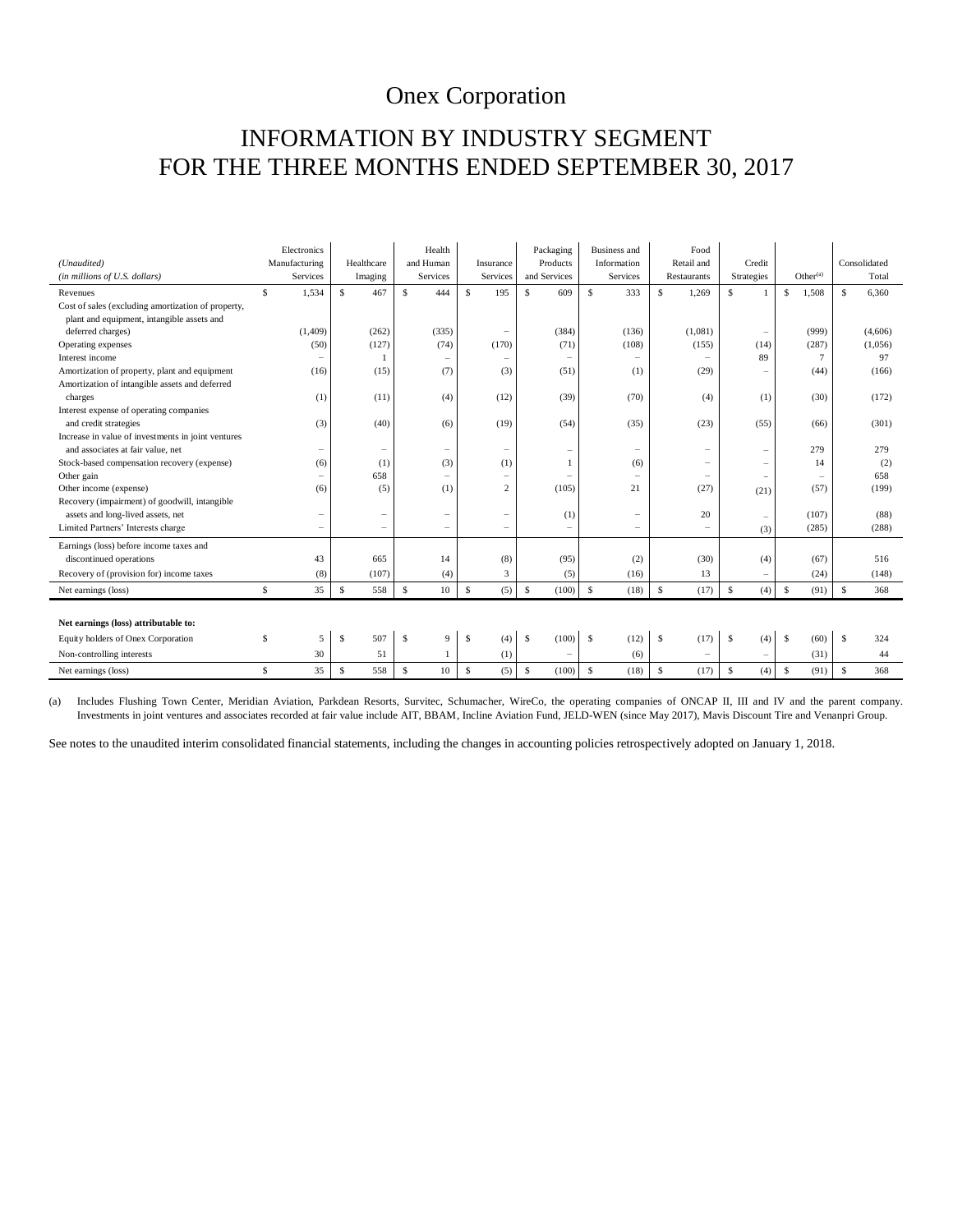## INFORMATION BY INDUSTRY SEGMENT FOR THE NINE MONTHS ENDED SEPTEMBER 30, 2018

| (Unaudited)                                        | <b>Electronics</b><br>Manufacturing | <b>Healthcare</b> |                          | Health<br>and Human |                          |                 | <b>Insurance</b>         |              | Packaging<br><b>Products</b> | <b>Business and</b><br><b>Information</b> |                          |     | Food<br><b>Retail and</b> |        | Credit                   |                               |                      | Consolidated |                     |  |
|----------------------------------------------------|-------------------------------------|-------------------|--------------------------|---------------------|--------------------------|-----------------|--------------------------|--------------|------------------------------|-------------------------------------------|--------------------------|-----|---------------------------|--------|--------------------------|-------------------------------|----------------------|--------------|---------------------|--|
| (in millions of U.S. dollars)                      | <b>Services</b>                     |                   | <b>Imaging</b>           |                     | <b>Services</b>          |                 | <b>Services</b>          |              | and Services                 |                                           | <b>Services</b>          |     | <b>Restaurants</b>        |        | <b>Strategies</b>        |                               | Other <sup>(a)</sup> |              | <b>Total</b>        |  |
| Revenues                                           | \$<br>4,906                         | \$                | 1,180                    | \$                  | 1,346                    | \$              | 596                      | \$           | 1,932                        | \$                                        | 1,243                    | \$  | 3,371                     | \$     | 3                        | \$                            | 4,464                | \$           | 19,041              |  |
| Cost of sales (excluding amortization of property, |                                     |                   |                          |                     |                          |                 |                          |              |                              |                                           |                          |     |                           |        |                          |                               |                      |              |                     |  |
| plant and equipment, intangible assets and         |                                     |                   |                          |                     |                          |                 |                          |              |                              |                                           |                          |     |                           |        |                          |                               |                      |              |                     |  |
| deferred charges)                                  | (4,532)                             |                   | (702)                    |                     | (1,016)                  |                 | $\overline{\phantom{m}}$ |              | (1,274)                      |                                           | (533)                    |     | (2, 859)                  |        | $\overline{\phantom{0}}$ |                               | (3,096)              |              | (14, 012)           |  |
| Operating expenses                                 | (164)                               |                   | (316)                    |                     | (232)                    |                 | (528)                    |              | (243)                        |                                           | (367)                    |     | (454)                     |        | (37)                     |                               | (931)                |              | (3,272)             |  |
| Interest income                                    | 1                                   |                   | $\overline{2}$           |                     |                          |                 |                          |              | $\mathbf{2}$                 |                                           |                          |     | 1                         |        | 361                      |                               | 22                   |              | 389                 |  |
| Amortization of property, plant and equipment      | (55)                                |                   | (47)                     |                     | (21)                     |                 | (6)                      |              | (172)                        |                                           | (12)                     |     | (68)                      |        | $\overline{\phantom{0}}$ |                               | (121)                |              | (502)               |  |
| Amortization of intangible assets and deferred     |                                     |                   |                          |                     |                          |                 |                          |              |                              |                                           |                          |     |                           |        |                          |                               |                      |              |                     |  |
| charges                                            | (9)                                 |                   | (22)                     |                     | (14)                     |                 | (35)                     |              | (121)                        |                                           | (237)                    |     | (13)                      |        | (4)                      |                               | (111)                |              | (566)               |  |
| Interest expense of operating companies            |                                     |                   |                          |                     |                          |                 |                          |              |                              |                                           |                          |     |                           |        |                          |                               |                      |              |                     |  |
| and credit strategies                              | (16)                                |                   | (71)                     |                     | (19)                     |                 | (55)                     |              | (172)                        |                                           | (145)                    |     | (64)                      |        | (229)                    |                               | (228)                |              | (999)               |  |
| Decrease in value of investments in joint          |                                     |                   |                          |                     |                          |                 |                          |              |                              |                                           |                          |     |                           |        |                          |                               |                      |              |                     |  |
| ventures and associates at fair value, net         |                                     |                   | $\overline{\phantom{a}}$ |                     | -                        |                 | $\overline{\phantom{m}}$ |              | $\overline{\phantom{0}}$     |                                           |                          |     | -                         |        | -                        |                               | (201)                |              | (201)               |  |
| Stock-based compensation expense                   | (25)                                |                   | (4)                      |                     | (5)                      |                 | (4)                      |              | (2)                          |                                           | (16)                     |     | (5)                       |        | $\overline{\phantom{0}}$ |                               | (4)                  |              | (65)                |  |
| Other gain                                         | -                                   |                   | -                        |                     | $\overline{\phantom{0}}$ |                 | $\overline{\phantom{m}}$ |              | -                            |                                           |                          |     | $\overline{\phantom{0}}$  |        | $\overline{\phantom{0}}$ |                               | 82                   |              | 82                  |  |
| Other income (expense)                             | (44)                                |                   | (28)                     |                     | (2)                      |                 | 4                        |              | 23                           |                                           | (81)                     |     | 1                         |        | 83                       |                               | (23)                 |              | (67)                |  |
| Impairment of goodwill, intangible assets and      |                                     |                   |                          |                     |                          |                 |                          |              |                              |                                           |                          |     |                           |        |                          |                               |                      |              |                     |  |
| long-lived assets, net                             | ۰                                   |                   | $\qquad \qquad -$        |                     | -                        |                 | $\overline{\phantom{a}}$ |              | -                            |                                           | $\overline{\phantom{0}}$ |     | (72)                      |        | $\overline{\phantom{m}}$ |                               | (231)                |              | (303)               |  |
| Limited Partners' Interests charge                 | $\overline{\phantom{a}}$            |                   | $\overline{\phantom{m}}$ |                     | $\qquad \qquad -$        |                 | $\overline{\phantom{m}}$ |              | $\overline{\phantom{0}}$     |                                           |                          |     |                           |        | (35)                     |                               | (198)                |              | (233)               |  |
| Earnings (loss) before income taxes                | 62                                  |                   | (8)                      |                     | 37                       |                 | (28)                     |              | (27)                         |                                           | (148)                    |     | (162)                     |        | 142                      |                               | (576)                |              | (708)               |  |
| Provision for income taxes                         | (23)                                |                   | (17)                     |                     | (2)                      |                 | (5)                      |              | (28)                         |                                           | (17)                     |     | (58)                      |        | $\overline{\phantom{0}}$ |                               | (26)                 |              | (176)               |  |
| Net earnings (loss)                                | \$<br>39                            | \$                | (25)                     | \$                  | 35                       | \$              | (33)                     | \$           | (55)                         | \$                                        | (165)                    | \$  | (220)                     | \$     | 142                      | \$                            | (602)                | \$           | (884)               |  |
|                                                    |                                     |                   |                          |                     |                          |                 |                          |              |                              |                                           |                          |     |                           |        |                          |                               |                      |              |                     |  |
| Net earnings (loss) attributable to:               |                                     |                   |                          |                     |                          |                 |                          |              |                              |                                           |                          |     |                           |        |                          |                               |                      |              |                     |  |
| Equity holders of Onex Corporation                 | \$<br>5                             | \$                | (22)                     | \$                  | 34                       | -\$             | (29)                     | <b>S</b>     | (53)                         | \$                                        | (128)                    | \$  | (221)                     | -S     | 142                      | \$                            | (564)                | - \$         | (836)               |  |
| Non-controlling interests                          | 34                                  |                   | (3)                      |                     | 1                        |                 | (4)                      |              | (2)                          |                                           | (37)                     |     | 1                         |        |                          |                               | (38)                 |              | (48)                |  |
| Net earnings (loss)                                | \$<br>39                            | $\mathbf{s}$      | (25)                     | $\mathbf{s}$        | 35                       | $\mathbf{s}$    | (33)                     | \$           | (55)                         | $\mathbf{s}$                              | (165)                    | \$  | (220)                     | \$     | 142                      | \$                            | (602)                | \$           | (884)               |  |
|                                                    |                                     |                   |                          |                     |                          |                 |                          |              |                              |                                           |                          |     |                           |        |                          |                               |                      |              |                     |  |
| (Unaudited)                                        | <b>Electronics</b>                  |                   |                          |                     | Health                   |                 |                          |              | Packaging                    |                                           | <b>Business and</b>      |     | <b>Food Retail</b>        |        |                          |                               |                      |              |                     |  |
| (in millions of U.S. dollars)                      | Manufacturing                       |                   | <b>Healthcare</b>        |                     | and Human                |                 | <b>Insurance</b>         |              | <b>Products</b>              | <b>Information</b>                        |                          | and |                           | Credit |                          |                               |                      |              | <b>Consolidated</b> |  |
| As at September 30, 2018                           | <b>Services</b>                     | <b>Imaging</b>    |                          | <b>Services</b>     |                          | <b>Services</b> |                          | and Services |                              | <b>Services</b>                           |                          |     | <b>Restaurants</b>        |        | <b>Strategies</b>        | $\mathbf{Other}^{(\text{a})}$ |                      | <b>Total</b> |                     |  |
| <b>Total</b> assets                                | \$<br>3,316                         | S                 | 1,229                    | \$                  | 1,135                    | S               | 1,506                    | \$           | 6,974                        | \$                                        | 6,592                    | \$  | 1,885                     | \$     | 10,922                   | \$                            | 12,701               | \$           | 46,260              |  |
| Long-term debt <sup>(b)</sup>                      | \$<br>400                           | $\mathbf{s}$      | 1,136                    | \$                  | 448                      | \$              | 949                      | \$           | 3,953                        | \$                                        | 3.084                    | \$  | 916                       | \$     | 8,650                    | \$                            | 3,980                | \$           | 23,516              |  |

(a) Includes Flushing Town Center, Meridian Aviation, Parkdean Resorts, Survitec, Schumacher, WireCo, the operating companies of ONCAP II, III and IV (excluding IntraPac and Precision) and the parent company. Investments in joint ventures and associates recorded at fair value include AIT, BBAM, Incline Aviation Fund, JELD-WEN, Mavis Discount Tire (up to March 2018), Pinnacle Renewable Energy (since February 2018), PowerSchool (since August 2018) and Venanpri Group.

(b) Long-term debt includes current portion, excludes finance leases and is net of financing charges.